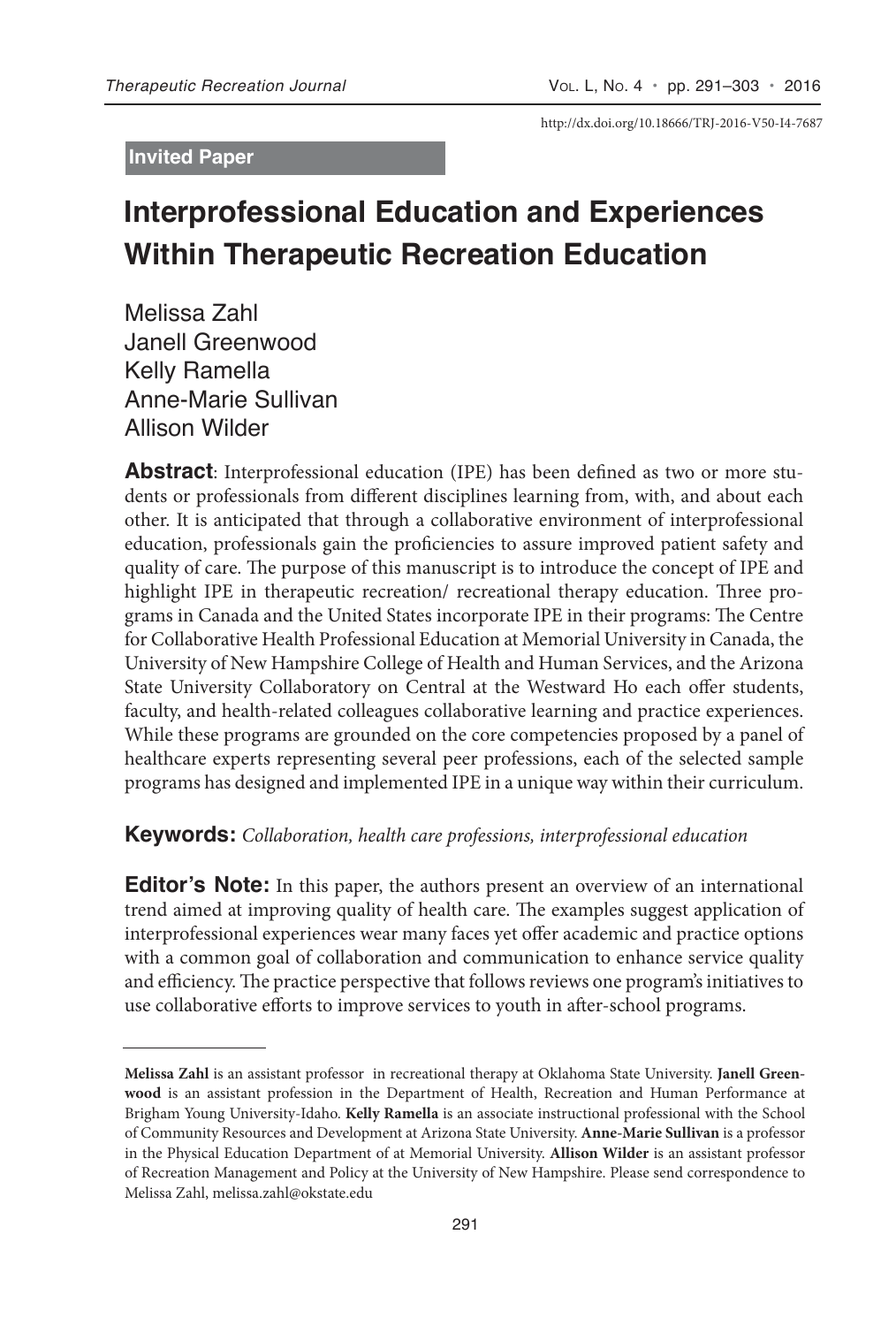## **Introduction**

Demands from society, policy-makers, third-party payers, and health care professionals have resulted in continuous improvements to health care. Ideally, through these improvements, harm to patients should be nonexistent, or at the very least minimized. Indeed, the improvements within health care have generally led to improved patient safety, quality of care, and to finding best practices in treatment of specific conditions and diseases (Braithwaite et al., 2013). It is through continuous improvement and communication that patients may be receiving the best health care options to date. Communication becomes a critical component within the treatment of patients, particularly the communication between health care professionals. Ultimately, when teams do not work collaboratively, poorer health outcomes and greater patient safety risks may occur (Hays, 2013). When health care professionals communicate and work collaboratively, improved patient safety and quality care generally occur (Lamba et al., 2016). It is expected that health care professionals are capable of working effectively in an interdisciplinary team to support patient care. In the past 20 years, this interdisciplinary team approach has evolved to interprofessional practice. Rowland and Kitto (2014), remark, "… common sense arguments have linked interprofessional care to patient safety" (p. 331). Furthermore, "this has been accompanied with efforts towards standardized, interprofessional safety competencies, as well as increased attention towards interprofessional education for systems improvement" (Rowland & Kitto, p. 331). The purpose of this manuscript is to introduce the concept of IPE and highlight interprofessional education occurring within therapeutic recreation/ recreational therapy education. Immediately following this piece is a practice perspective which illustrates how one program utilized IPE to develop learning opportunities for undergraduate students.

# **Development of Interprofessionalism**

Health care is not a seamless system; it is a work in progress. However, inconsistencies and mistakes made in health care lead to dire consequences including greater illness and death. The Institute of Medicine (IOM, 2000) demonstrated these inconsistencies in the first of a series of reports on the Quality of Health care in America project. The report *To Err Is Human: Building A Safer Health System* addressed patient safety as a serious issue affecting the quality of health care. "The decentralized and fragmented nature of the health care delivery system (some would call 'nonsystem') also contributes to the unsafe conditions for patients, and serves as an impediment to efforts to improve safety" (IOM, 2000, p. 3). This report estimated that between 44,000 and 98,000 Americans die each year because of medical errors in hospitals (IOM, 2000).

More recently, Dr. James John (2013) released an updated analysis of deaths caused by medical errors; the findings reflected up to 400,000 premature deaths per year were associated with preventable harm to patients. His analysis attributed premature deaths to 1) errors of commission, 2) errors of omission, 3) errors of communication, 4) errors of context, and 5) diagnostic errors.

Joanne Disch, RN, a professor at the University of Minnesota School of Nursing, who spoke before congress regarding this issue, stated, "It's not just the 1,000 deaths per day that should be huge cause for alarm. There's also the 10,000 serious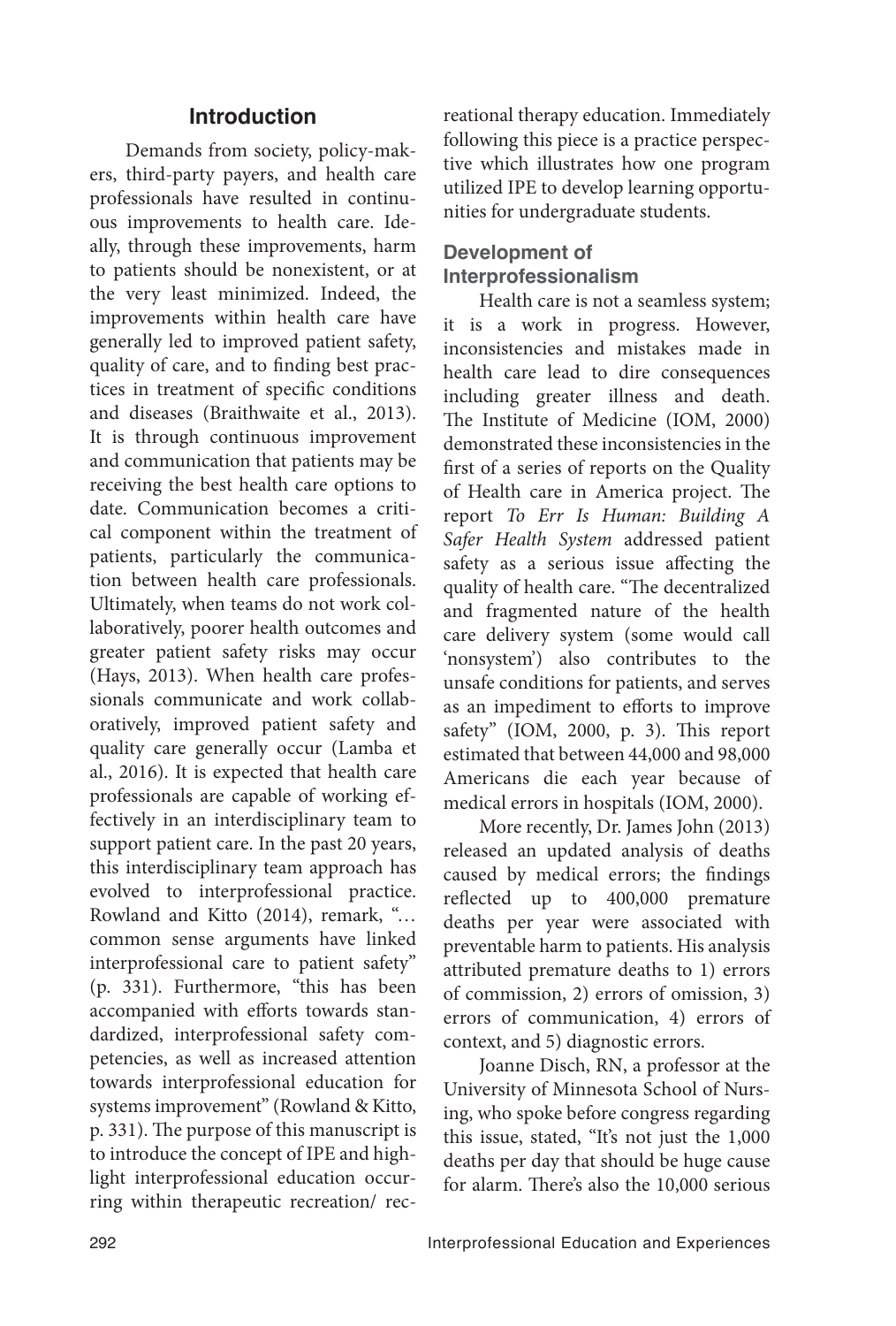complications cases resulting from medical errors that occur each day" (as cited in McCann, 2014, para. 7). According to the Joint Commission Center for Transforming Health Care (2014), approximately 80% of serious medical errors occur because of miscommunication between health care staff.

In fact, in a study conducted in 2013, researchers reviewed 15 different studies regarding the impact that interprofessional education had on the field of health care. Seven studies showed that interprofessionalism had positive outcomes in diabetes education, emergency department culture, patient satisfaction, reduction of clinical error, collaborative team behavior, and management of patient care; although more research is needed, the review suggested a relationship between interprofessionalism and health care errors (Reeves, Perrier, Goldman, Freeth, & Zwarenstein, 2013)

In 2009, representatives from six national health profession associations (the panel) convened to develop the groundwork for collaboration and cooperation among health care professions. It was determined, this collaboration and cooperation should begin at an educational level, and was referred to as interprofessional education. In 2010, a panel was convened with experts representing dentistry, medicine, nursing, public health, pharmacy, and osteopathy medicine. This panel developed core competencies that every health professional student should be graduating with a minimum proficiency. These recommended competencies are available on all six national associations' websites (American Dental Education Association, Commission on Dental Accreditation, The American Association of Colleges of Nursing, The Association of American Medical Colleges (AAMC), The Accreditation Council on Graduate Medical Education (ACGME) and Association of Schools of Public Health) (Schmitt, Blue, Aschenbrener, & Viggiano, 2011).

#### **Interprofessional Education**

IPE is used in all learning academic and work based settings before and after graduation from an academic institution (Centre for the Advancement of Interprofessional Education [CAIPE], 2016). In 2002, the Centre for the Advancement of Interprofessional Education (CAIPE) defined IPE as "two or more professions learn with, from and about each other to improve collaboration and the quality of care" (para. 1). IPE is rooted in the idea that "if individuals from different professions learn together they and their agencies will work better together, improving care and the delivery of service" (Hammick, Freeth, Koppel, Reeves, & Barr, 2007, p. 735). It is a means to improve collaboration, interdisciplinary work, and quality of patient care with the emphasis on multiprofessional learning (Hammick et al.). IPE "demands an interactive element in the learning experience" (Hammick et al., 2007, p. 736) that will take learners beyond shared listening (e.g., listening to lectures side by side each other) with the premise to contribute to collaborative practice and better care.

Representatives from the six health profession associations identified and defined four interprofessional core competencies that would help health professionals work with fellow professionals, patients, families, and communities. These four core competencies aligned with the IOM's five core competencies for professionals: patient-centered care, interdisciplinary teams, evidence-based practice, quality improvement, and informatics (Greiner & Knebel, 2003). In addition, it was expressed that all gradu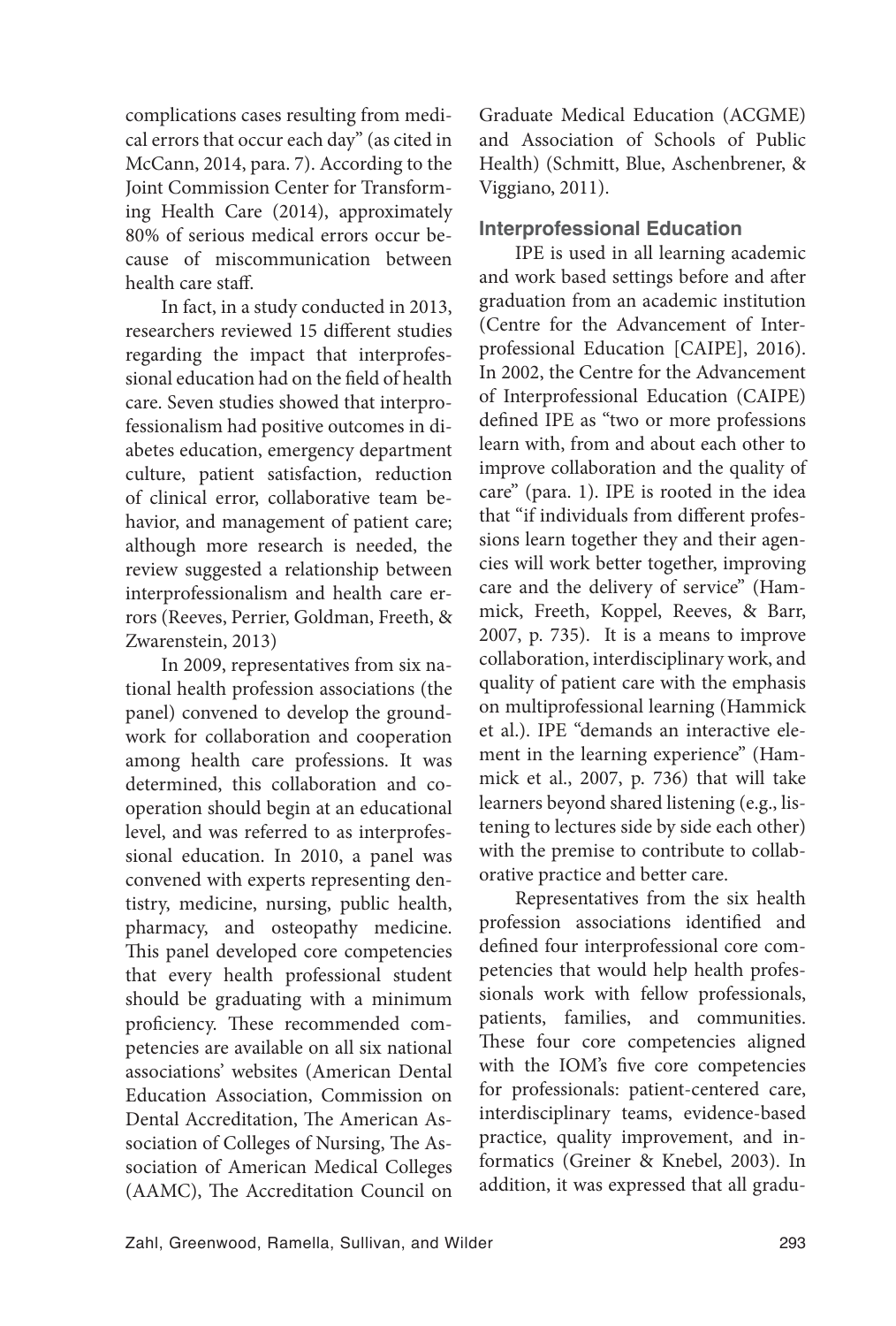ating health professionals should have a minimum knowledge and application for each interprofessional core competency, and that this knowledge and application should be captured through behaviorbased objectives, which are measurable and specific (Schmitt et al., 2011). The four interprofessional core competencies and accompanying statements include:

- **1. Values/ethics for interprofessional practice.** Work with individuals of other professions to maintain a climate of mutual respect and shared values.
- **2. Roles/responsibilities.** Use the knowledge of one's own role and other professions' roles to appropriately assess and address the health care needs of the patients and populations served.
- **3. Interprofessional communication**. Communicate with patients, families, communities, and other health professionals in a responsive and responsible manner that supports a team approach to the maintenance of health and treatment of disease.
- **4. Teams and teamwork.** Apply relationship-building values and the principles of team dynamics to perform effectively in different team roles to plan and deliver patient/ population-centered care that is safe, timely, efficient, effective and equitable. (Schmitt et al., 2011)

Therapeutic recreation (TR) professionals can prove to be highly influential in interprofessionalism. The opportunities for interprofessionalism education are possible with the number of therapeutic recreation/recreational therapy (TR/RT) programs being administratively located with other health professional educational programs. Moreover, the opportunities for interprofessional collaboration are abundant as professionals work with teams of health professionals who are focused on patient-centered care. The recreational therapist has opportunities to unify and align the treatment plan for the benefit of the patient because of the interaction with other treatment team members and the involvement with the patient and their caregiver(s). This collaborative mindset can be influenced and strengthened through IPE. IPE is more than exposing TR/RT students to an educator from another profession or just working side by side with another discipline. It becomes important that IPE goes beyond shared listening to shared and integrative learning. However, as Hays (2013) contends, "such a broad definition [of interprofessional education] leads to many different interpretations about how to conduct interprofessional education, so practices vary considerably" (p. 339).

The following sections highlight different interprofessional education and practice experiences currently occurring within recreational therapy across North America. As one will identify, not one educational experience or practice is the same; however all inherently address the core interprofessional competencies. The first summary highlights the opportunities available for therapeutic recreation students through the Centre for Collaborative Health Professional Education at Memorial University in Canada. Students are encouraged to participate in interprofessional modules that will enhance their learning in team functioning, interprofessional communication, interprofessional conflict resolution, and enhancing team collaboration–transition to practice. The second summary explores IPE provided by the University of New Hampshire, which is rooted in the idea that gerontological issues are not unique to one health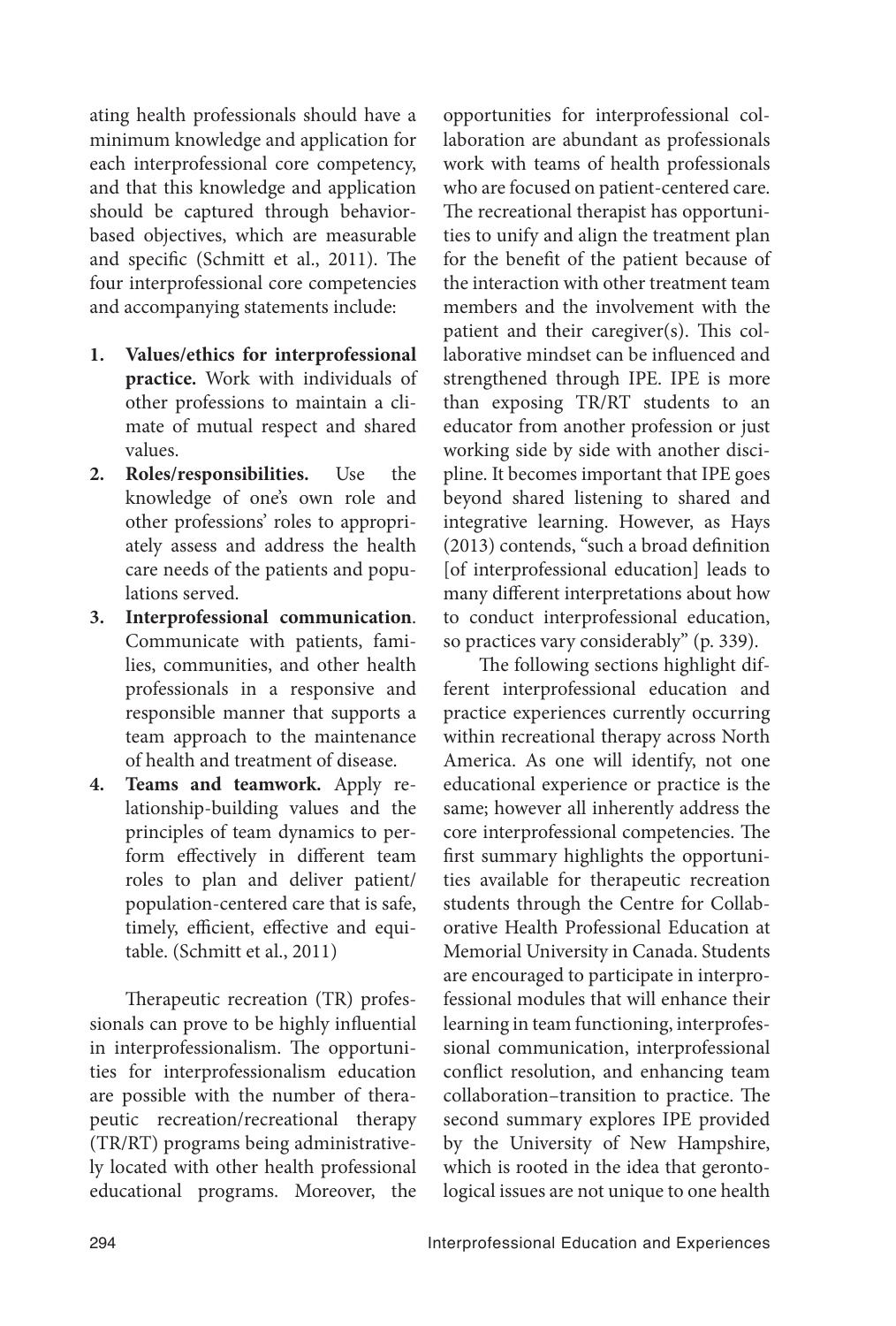care discipline, or even health care in general. Since 2012, educators have facilitated IPE and collaboration through the development and production of a health fair. The final summary explores The Arizona State University Collaboratory on Central at the Westward Ho, which is a teaching, research, and health and social service delivery clinic. Established in 2014, students are provided with handson learning experiences as tenants of the Westward Ho are provided with services. The unique delivery formats of IPE are highlighted through each of the summaries.

## **IPE at Memorial University**

IPE has been identified as a crucial factor in the education of students who expect to be employed in the health care field upon graduation. Memorial University delivers IPE to students in medicine, pharmacy, nursing, social work, clinical psychology, police studies, and human kinetics and recreation. Within the School of Human Kinetics and Recreation (SHKR), both kinesiology and TR students are invited to participate in IPE offered through the Centre for Collaborative Health Professional Education (CCHPE).1 Until recently, all TR students were required to participate in one IPE module that focused on professionalism. Under the older delivery methods, this was the only module that fit with the TR curriculum and schedule. The delivery of IPE at Memorial has recently undergone a number of changes, and while it is no longer possible to link a specific module to a TR course, many of the TR students are still taking advantage of the interprofessional skills and training opportunities available.

Traditionally, CCHPE offered a number of modules focusing on various topics related to IPE, and students participated in these modules at varying times during the course of their studies. Recently, there have been major modifications made to the offerings to better educate students on interprofessional issues. TR students are invited to participate in their second year of the program. If they choose to participate, they are expected to commit to a small group that will meet in the fall and winter semesters over 2 years. These groups meet for eight 3-hour sessions over the 2-year period. This enables groups to create meaningful interprofessional relationships in a supportive environment. Where possible the same facilitator works with the group throughout the two years to further enhance the group learning experience.

There are four distinct content areas covered over the 2 years. These include (1) team functioning, (2) interprofessional communication, (3) interprofessional conflict resolution, and (4) enhancing team collaboration––transition to practice. Woven throughout these sessions are topics such as patient safety, cultural sensitivity, vulnerable patient populations, and stigmatization based on personal values and biases. Students engage in a variety of reflections and interactive, case-based blended learning activities primarily aimed at enhancing their skills in collaboration, communication, and conflict management. Information related to all sessions is shared with students through the D2L learning management system used at Memorial. Faculty members and clinical practitioners from each of the units involved are responsible for designing, delivering, and evaluating IPE series. This ensures that each discipline is represented as the learning activities are being selected.

<sup>1</sup> For more information about the Centre and IPE at Memorial see http://www.med.mun.ca/ CCHPE/Home.aspx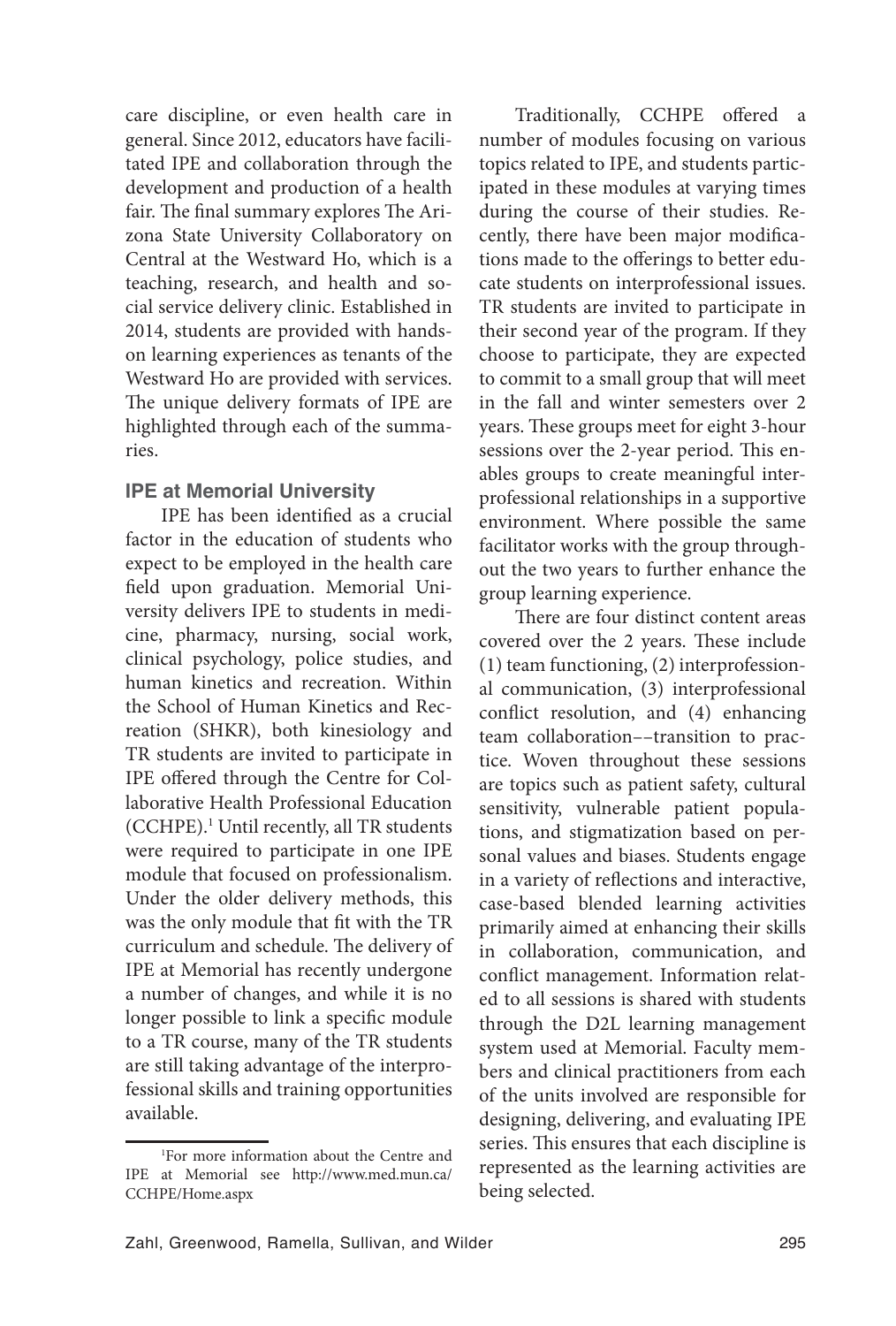Each of the four sessions noted above requires students to engage in a variety of tasks individually as well as within their groups. For example, in the Conflict Management series, students are required to complete the "What is Your Conflict Management Style" and the "Assessing Emotions Scale" before coming to the first working session so they are ready to discuss what their results mean with their group. Upon arrival for the session, all groups come together to view a video depicting a conflict of an eating disorder treatment team. Students then break into small groups to identify the sources of conflict as well as the behaviours that escalate and de-escalate conflict. In the second half of the session, students are assigned a case study describing an interprofessional conflict and again in their small groups they are asked to consider how they might be able to use their conflict management style in dealing with a similar situation. Finally, students are asked to rate their own role in their small group as well as provide feedback to one of their peers. The student is informed prior to the start of the session through D2L which peer they will be evaluating. Once the session is over, students are required to submit a reflective journal entry outlining (1) their score on the "What is Your Conflict Management Style" including their own interpretation of the results, (2) their score on the "Assessing Emotions Scale" and results, and (3) an overview of their own self-evaluation and their results from their peer evaluation.

TR students who participate in interprofessional training have reported high levels of satisfaction from their involvement. Students welcome the opportunity to work with students from other professions because many of the other students are not familiar with the role of TR. As a result, TR students see their participation as an important way to educate others about their profession. Additionally, there is a benefit when graduates enter the health care field because they have been exposed to a variety of issues they may face working as part of interprofessional teams.

In addition to IPE as described above, TR students are also exposed to practice issues during their internship. All TR students seeking certification complete the required 14-week full-time internship. While not a specific requirement, the academic supervisor and the clinical supervisor are making a stronger effort to ensure that students are given the opportunity to engage in interprofessional opportunities during the internship. Where appropriate, students from different disciplines doing clinical placements at the same time are encouraged to spend time with one another and observe practices other than just their own practice. Additionally, students engage in interprofessional team meetings as required by the supervisor the student is working under. Upon completion of the internship, students have one final academic semester where interprofessionalism is a heavy focus in the capstone senior seminar course. All of these strategies are meant to improve students understanding of interprofessional collaboration in health care delivery. Further, TR involvement in IPE at the university ensures new practitioners will have a better understanding of TR.

In the province of Newfoundland and Labrador (NL), TR was first seen in the 1970s primarily in hospitals and long term care, and was predominantly a diversional practice. The first certified therapeutic recreation specialist (CTRS) was employed in long-term care in 1998, and the second CTRS to be employed in the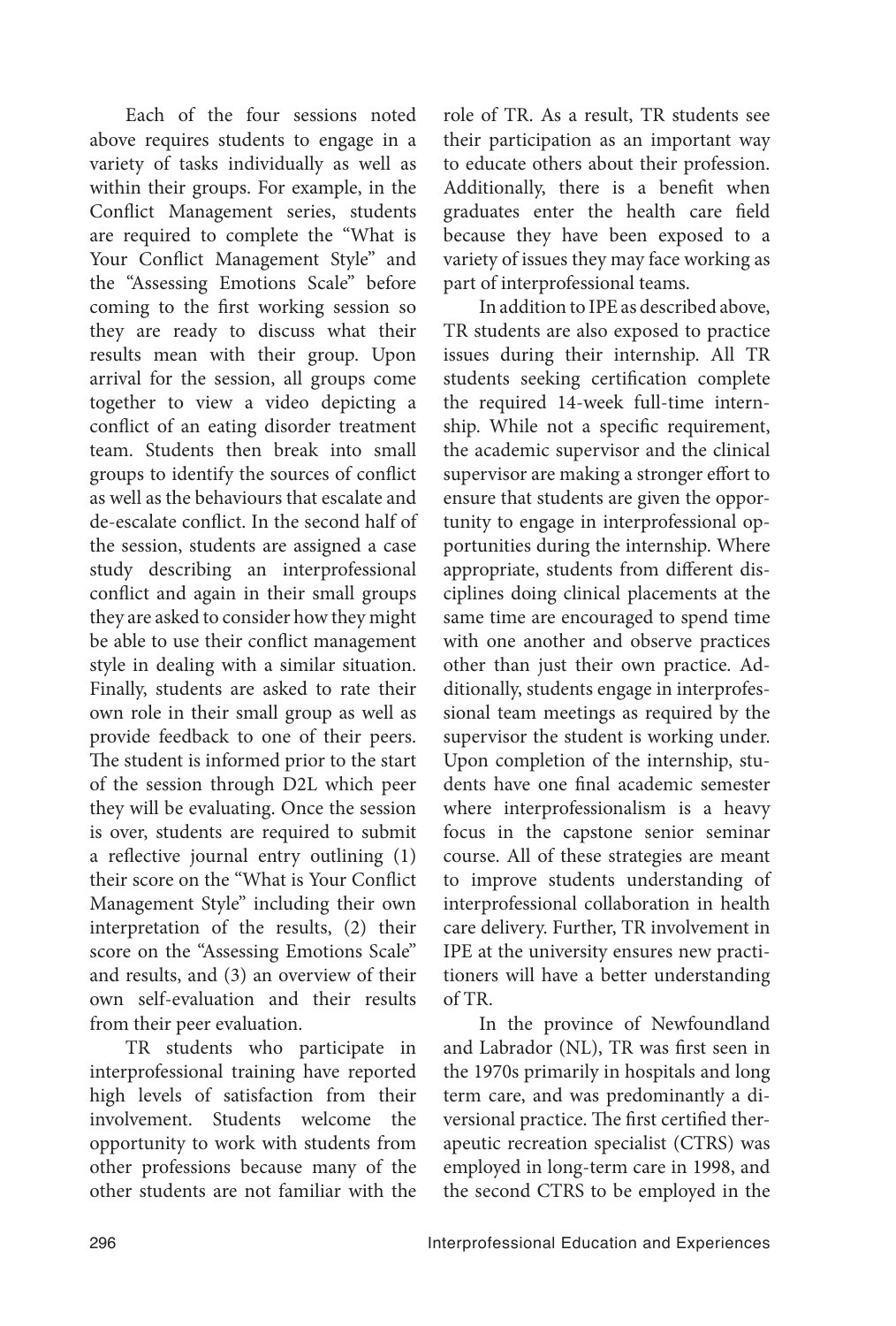province occurred in 2008; thus, TR as a clinical practice is a much newer concept (Sullivan, 2015). As such, many health care workers are not familiar with TR as part of an interprofessional team. Having TR students participate in IPE at Memorial is critical if TR is to be better understood in health care in NL. The advancement of the profession depends not only on TR practitioners who can contribute to interprofessional teams but also to students understanding how they can contribute to the treatment of patients being cared for by IP teams.

As identified within this summary, IPE is occurring beyond shared listening but working through case studies or scenarios to develop a collaborative and unified way to address what occurred within the module. This learning not only exposes students to different disciplines but also to different ways to view and solve issues that may arise during practice. In the next summary, students with a shared goal are placed in collaborative teams to develop a program.

# **IPE at University New Hampshire**

Interprofessional education requires extensive collaboration. Effective collaboration relies on a shared understanding of (a) the purpose (why are we doing this?), (b) the role expectations among the collaborators (who are the people we are working with?), (c) the reason for working together (what are we attempting to accomplish?), (d) an underlying commitment to see the project through (through what means or resources are we going to accomplish this?), and (e) collaborators actually carrying out the tasks to advance the project. Readers may recognize this as the foundation of the Drexler/Sibbet Team Performance Model®(Cotton & Fox, 2011). Interprofessional education may take on many forms; having a grounded and sound framework of operation enhances opportunities for successful collaboration.

Building upon the framework provided by the collaboration model above, University of New Hampshire (UNH) College of Health and Human Services (CHHS) students, faculty, and University Center staff offer the annual Age of Champions Health Fair. The event, initiated in the fall of 2012 by UNH's Center on Aging and Community Living (CACL), brings together stakeholders interested in the promotion of healthy living and wellbeing among the older adult population. Attempting to address the varied needs, wants, and potential among older adults is, by its very nature, interdisciplinary. Gerontological issues cut across all disciplines (even those disciplines outside the health care arena). Addressing the promises and challenges of serving the older adult population offers fertile ground to promote crossdisciplinary engagement.

The event comprises multiple constituents, both within the University and the greater New Hampshire community, who interact with and/or serve the older adult population. While the event targets the participation of community-dwelling older adults, it also promotes a cross-generational interest in the issues of growing older. Attendees range in age from 5 to over 95. In addition to the multiple student groups, several area vendors are invited to participate (e.g., AARP, Service-Link, Alzheimer's Association). The Fair also showcases the latest aging-oriented research being conducted by students and faculty from a variety of disciplines. As the event flows, participants may engage with noted speakers, visit with researchers on new developments, participate in various assessments conducted by students related to health and wellbeing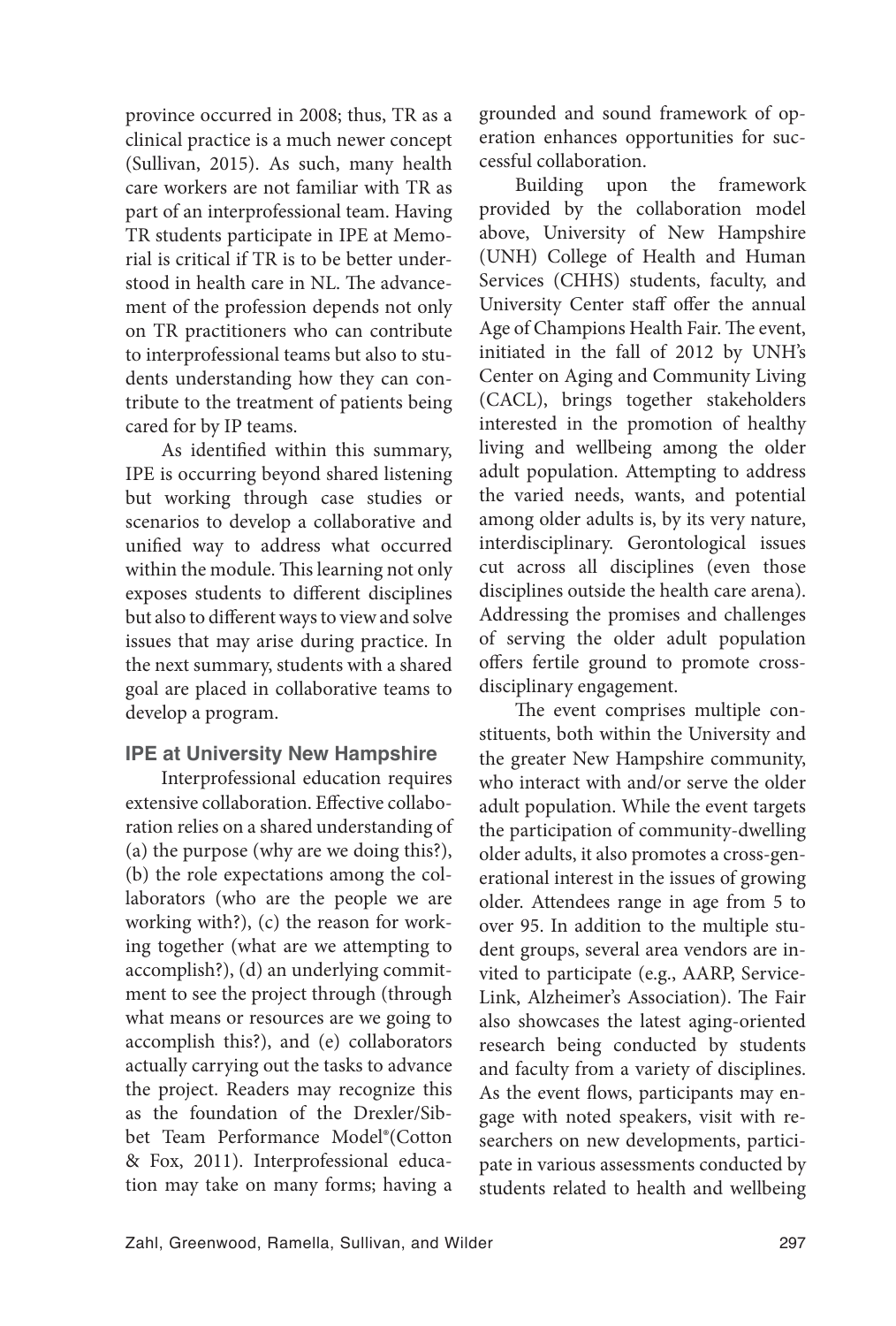(e.g., balance testing, leisure assessments, and basic health screenings), and obtain information and resources for engaging in healthy living.<sup>2</sup>

In this event, the responsibility for driving interprofessional participation is spearheaded by the students in the Department of Recreation Management and Policy (RMP) in CHHS. RMP students create teams within the framework of the course RMP 705/805: Management and Policy in Therapeutic Recreation. They must utilize their teams to effect the following outcomes: (1) identify and recruit students from multiple disciplines interested in promoting their area of expertise as it relates to serving older adults; (2) identify and recruit student and faculty researchers to showcase their work; (3) identify and recruit community vendors appropriate for the event; and, (4) craft and disseminate promotional and marketing materials using messaging that imparts inclusivity of all ages, all disciplines, and celebrates and promotes the aging experience. Students are supported by key faculty members as well as staff members from CACL. This experience inculcates the students into the myriad challenges, as well as rewards, of an interprofessional approach to addressing a critical societal need.

During this IPE, students are challenged with planning for a community event. They are provided with actual work experiences they may face when they become employed. It takes collaboration beyond problem-solving and decision-making case scenarios to a real life experience. The next summary highlights an extensive IPE opportunity.

#### **Interprofessional Practice Initiatives at Arizona State University**

The Arizona State University Collaboratory on Central at the Westward Ho is a teaching, research, and health and social service delivery clinic located in 15,000 square feet of space on the ground floor of a 16-story Phoenix landmark building. The Hotel Westward Ho was built in 1928 and was one of the Valley's premier destinations and tourist attractions until 1980, when it was converted to a low-income housing unit. The Collaboratory is the outcome of an innovative partnership established in 2014 between Arizona State University and the owners of the Westward Ho apartment building connecting tenants to services while providing students with hands-on educational experiences. Recognizing the complexity of the community's health and wellness needs, the Collaboratory engages students and faculty from diverse programs to learn, research and serve collaboratively. From the very beginnings of the program, faculty from nursing, social work, nutrition, and recreation therapy provided numerous interprofessional educational experiences offering health, social, and recreation services for tenants including health checks, first aid care, health and leisure education, counseling, referral, and therapeutic interventions. Such services were provided throughout the renovation and construction phase of the Collaboratory using temporary space generously provided by Westward Ho ownership. During that time the core clinical team met monthly to outline and coordinate the structure and content of the shared opportunities to provide meaningful services to improve the health and wellness of the individuals living in the low income housing community. Members of the core clinical team included a clinical professor/registered nurse (RN), an associate

<sup>2</sup> For additional details on the Age of Champions Health Fair the reader may visit http://chhs. unh.edu/article/2016/04/age-champions-healthfair.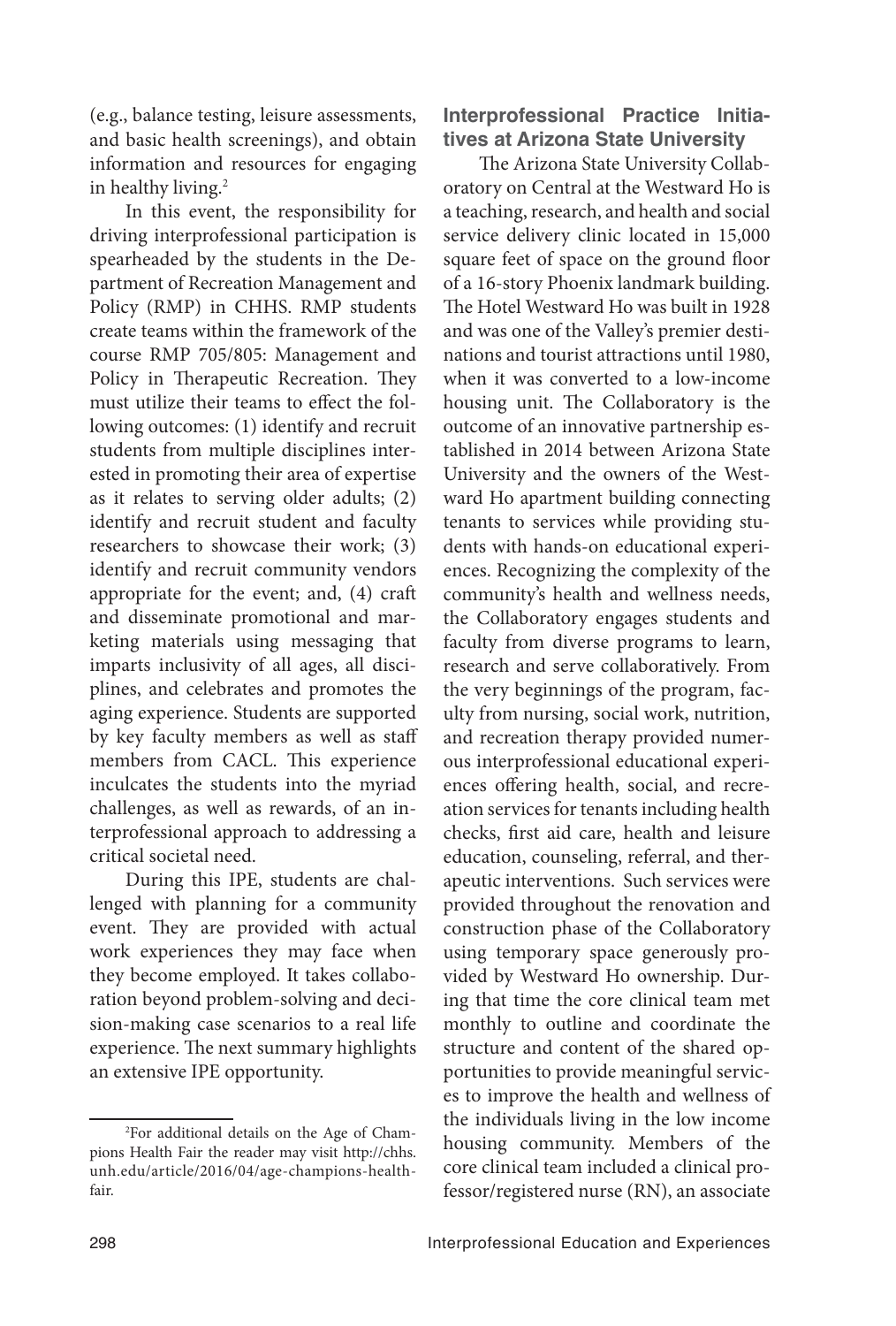professor/master of social work (MSW), an instructor/registered dietician (RD), and associate instructional professional/ certified therapeutic recreation specialist (CTRS).

The shared opportunities among the students involve participation in structured interprofessional curriculum, development, and implementation of an interprofessional assessment process, collaboration with tenant goal development, and cooperatively implementing services. With the opening of the Collaboratory at the Westward Ho in the fall of 2016, the interprofessional collaboration continues to grow not only in scope, with the inclusion of additional academic disciplines such as occupational therapy and behavioral health, but with intensity of service by providing continuous and diverse interprofessional service experiences for students that have a significant impact on the health and educational interests and needs of individuals living in the community. Student learning objectives are twofold: 1) develop interprofessional skills for effective team collaboration and 2) gain proficiency in profession-specific skills. The interprofessional educational competencies emphasized at the Collaboratory and the specific Recreation Therapy educational opportunities are outlined below.

## **Interprofessional Education**

Students' interprofessional learning experiences are guided by competencies developed by the Interprofessional Education Collaborative (IPEC) (2016),<sup>3</sup> and emphasize mastery of the following subcompetencies within each of the four core interprofessional competencies:

- 1. Work with individuals of other professions to maintain a climate of mutual respect and shared values. (Values/Ethics for Interprofessional Practice)
	- a. Place the interests of patients and populations at the center of interprofessional health care delivery and population health programs and policies, with the goal of promoting health and health equity across the life span.
	- b. Respect the unique cultures, values, role/responsibilities, and expertise of other health professions and the impact these factors can have on health outcomes.
	- c. Develop a trusting relationship with clients/patients and other team members.
	- d. Develop high standards of ethical conduct and quality of care in one's contributions to team‐ based care.
- 2. Use the knowledge of one's own role and those of other professions to appropriately assess and address the health care needs of patients and to promote and advance the health of populations. (Roles/Responsibilities)
	- a. Communicate one's roles and responsibilities clearly to clients/patients, families, community members, and other professionals.
	- b. Engage diverse professionals who complement one's own professional expertise, as well as associated resources, to develop strategies to meet specific health and health care needs of patients and populations.
	- c. Engage in continuous professional and interprofessional

<sup>3</sup> For more information regarding interprofessional education collaborative see https://ipecollaborative.org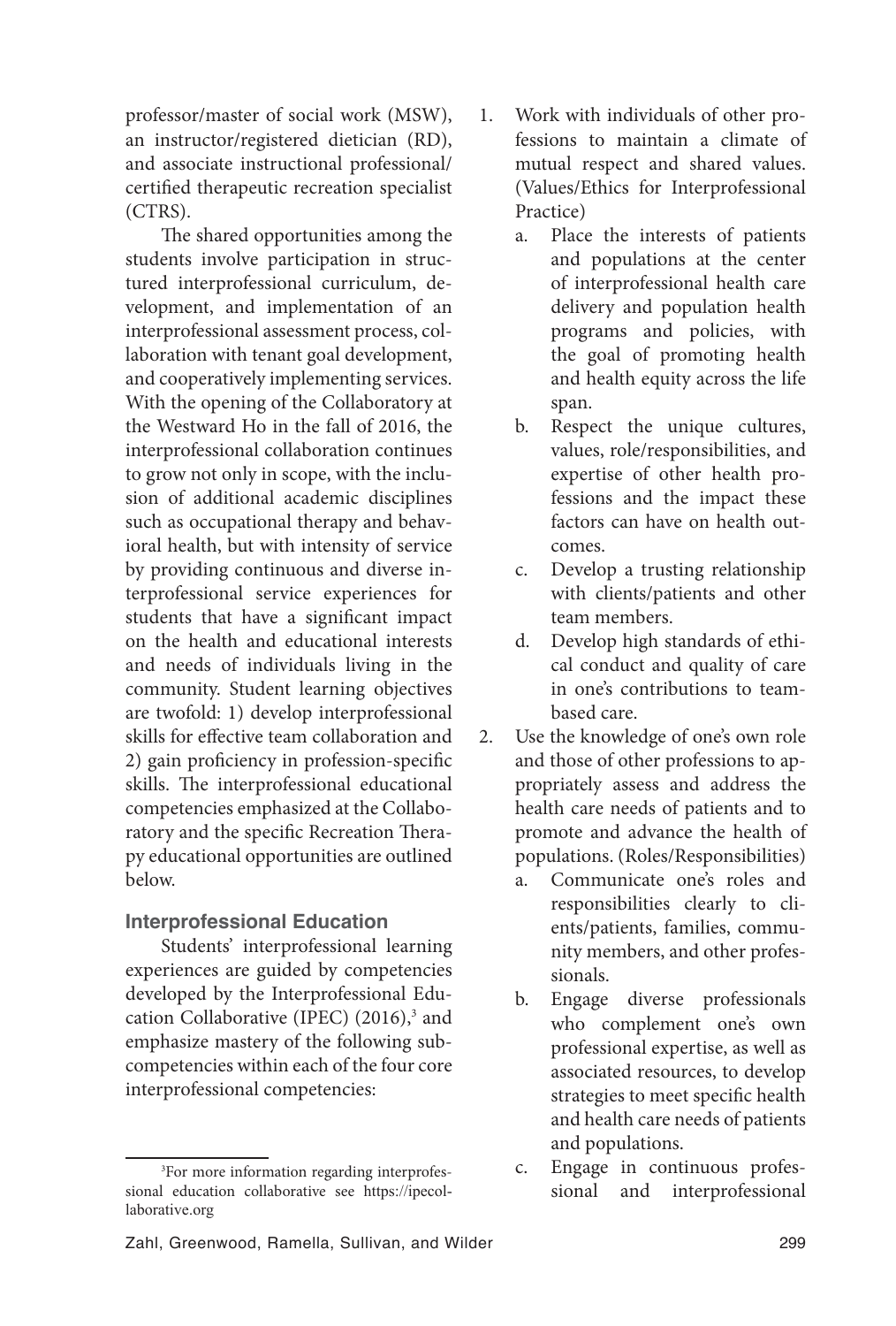development to enhance team performance and collaboration.

- 3. Communicate with patients, families, communities, and professionals in health and other fields in a responsive and responsible manner that supports a team approach to the promotion and maintenance of health and the prevention and treatment of disease. (Interprofessional Communication)
	- a. Choose effective communication tools and techniques, including information systems and communication technologies, to facilitate discussions and interactions that enhance team function.
	- b. Express one's knowledge and opinions to team members involved in client/patient care and population health improvement with confidence, clarity, and respect, working to ensure common understanding of information, treatment, care decisions and population health programs and policies.
	- c. Give timely, sensitive, instructive feedback to others about their performance on the team, responding respectfully as a team member to feedback from others.
	- d. Use respectful language appropriate for a given difficult situation, crucial conversation, or interprofessional conflict.
- 4. Apply relationship-building values and the principles of team dynamics to perform effectively in different team roles to plan, deliver, and evaluate patient/population-centered care and population health programs and policies that are safe, timely, efficient, effective, and equitable. (Teams and

Teamwork)

- a. Describe the process of team development and the roles and practices of effective teams.
- b. Engage health and other professionals in shared client/patient‐centered and populationfocused problem‐solving.
- c. Apply leadership practices that support collaborative practice and team effectiveness.
- d. Use process improvement strategies to increase effectiveness of interprofessional teamwork and team‐based services, programs, and policies.
- e. Perform effectively on teams and in different team roles in a variety of settings.

# **Recreation Therapy Education**

Students develop profession specific skills through several learning opportunities at the Collaboratory on Central at the Westward Ho to include 1) special projects associated with a variety of courses, 2) practicum experiences, and 3) enrollment in the Therapeutic Recreation and Community Health course. Each of these learning opportunities are guided and instructed by RT faculty and/or the faculty working with the interprofessional clinical team at the Collaboratory on Central at the Westward Ho.

**Special projects.** RT students complete course projects under the supervision of RT faculty. Through these projects, students gain exposure to interprofessional practice in an independent and subsidized housing community. These individualized or small group projects provide students and tenants with a mutually beneficial opportunity to engage in RT services in collaboration with other health services students. The projects vary in subject and scope such as planning and implementing special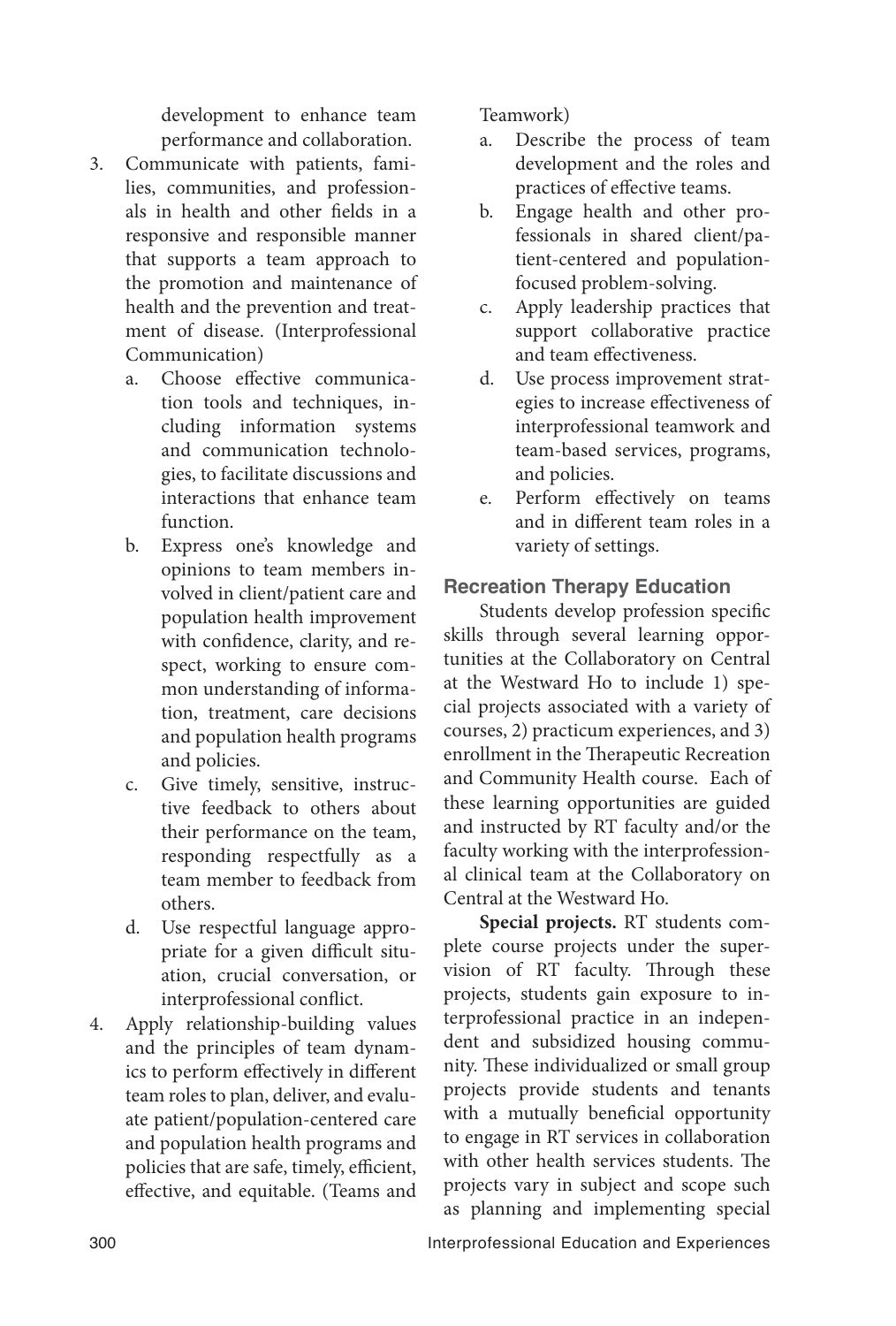events, educational programs, assessments of leisure functioning, therapeutic interventions, and evaluations. For example, each semester, students in the program planning course plan an end of the semester special event at the Westward Ho that nurtures the sense of community among all tenants and students through an event that is fun, social, and meaningful by providing healthy food, personal care services, physical activity, music and creative arts.

#### **Recreation Therapy Practicum**

The RT practicum offers an opportunity for students to apply concepts and theories learned in coursework and assess career opportunities working with individuals living in the community with chronic health conditions. It includes both a work and an academic component. The work component is arranged between the student and the supervising faculty member on site at the Collaboratory on Central at the Westward Ho (40 to 50 hours per credit hour). Generally, students will work 8 to 10 hours per week at the Collaboratory at the Westward Ho during a 15-week semester. The academic component involves participation in the interprofessional education sessions and course assignments involve collaborative planning and implementation of interventions. Leisure education, reminiscing, grief processing through creative arts, self-expression through music, morning coffee and talk, and a walking program are among the groups implemented jointly with the different disciplines.

## **Therapeutic Recreation and Community Health**

The course is open to undergraduate and graduate students from all disciplines who are interested in gaining an in-depth understanding of the functional limitations experienced by older adults and individuals living with chronic illness or disability. The theories and models of leisure education are studied and applied through the provision of TR. The interprofessional course combines field exposure and classroom instruction to maximize understanding and skill mastery for assessing, planning, and facilitating services to prevent and remedy health and social problems experienced by individuals living in independent and subsidized community housing. Students conduct interprofessional and RT assessments and evaluations, plan services based on the needs and interests of tenants, develop a calendar of programs, promote programs to tenants, and implement therapeutic activities. Examples include leisure education, games, horticulture, adapted yoga, dancing, reminiscing, cognitive stimulation, community integration, special events, creative arts, and cooking. While incorporating the IPEC competencies, the RT learning outcomes for all recreation therapy learning experiences are guided by the American Therapeutic Recreation Association Guidelines for Competency Assessment and Curriculum Planning for Recreational Therapy Practice, revised 2008 (ATRA, 2008).

## **Conclusion**

A team approach to treatment provides the patient with care needed to recover or rehabilitate from illness or a disabling condition. For services to be effective an interprofessional approach to collaboration may be needed (D'Amour, Ferrada-Videla, San Martin Rodrigues, & Beaulieu, 2005). TR/RT professional pratices involve working in a collective and collaborative environment that relies on extensive interaction and communica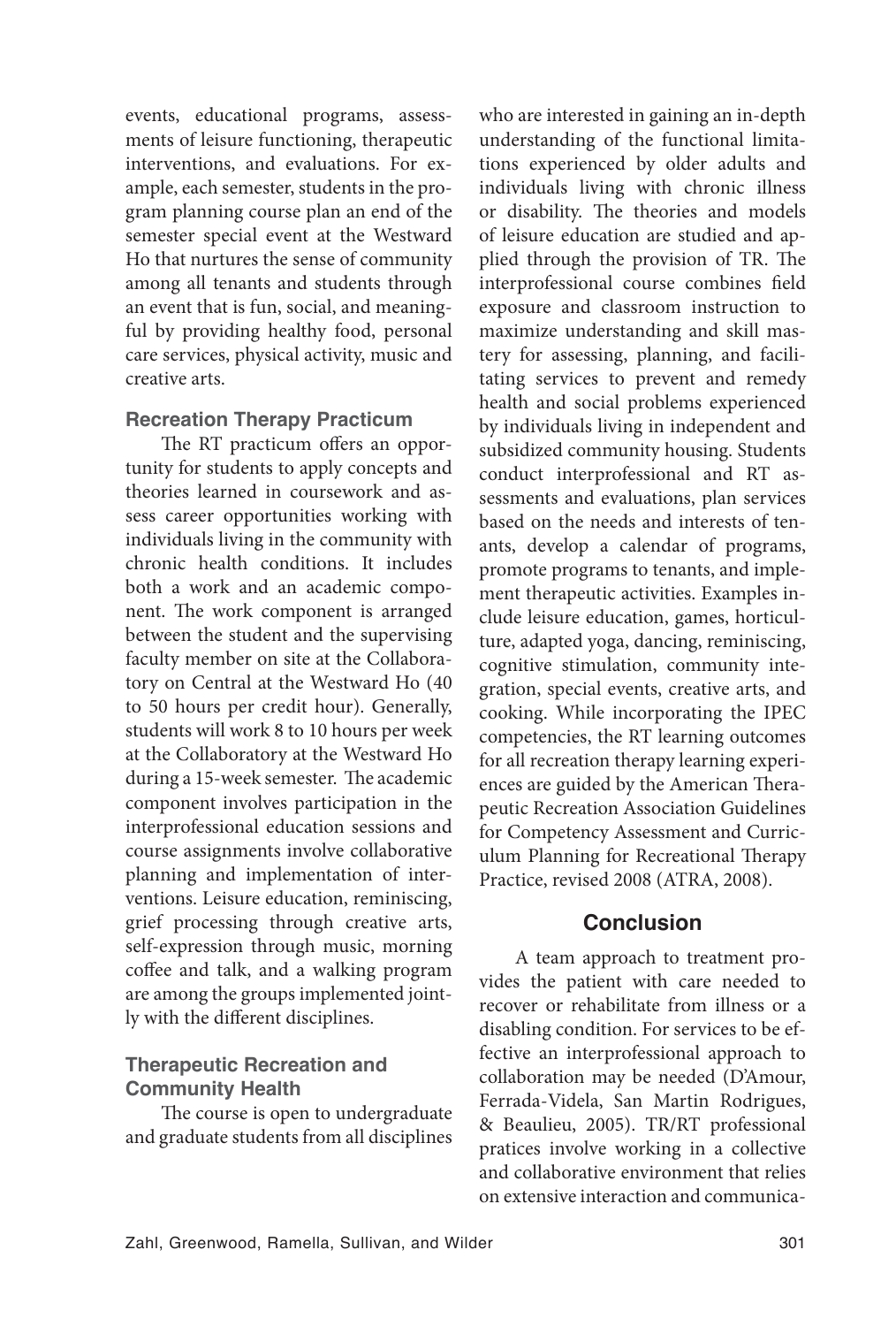tion with other health care professionals. The collective environment is conducive to collaborative work with others: "The term collaboration conveys the idea of sharing and implies collective action oriented toward a common goal, in a spirit of harmony and trust, particularly in the context of health professionals" (D' Amour et al., p. 116). The TR/RT students from Memorial University, UNH, and ASU are placed in learning opportunities that will assist in their knowledge of other disciplines and their skill development as members of collaborative teams. The article immediately following, presents a summary of an IPE project involving the design, implementation, and evaluation of an after-school program for youth at risk, which also emphasizes collaboration among disciplines. In all these examples, TR/RT educators are teaching students to be collaborative. D' Amour and colleagues (2005) contend that

we have limited understanding of the complexity of relationships between professionals (in this case health professionals) who, throughout their education, are socialized to adopt a discipline-based vision of their clientele and the services they offer. Each discipline develops strong theoretical and discipline-based frameworks that give access to professional jurisdictions that are often rigidly circumscribed. This constitutes the essence of the professional system. Collaboration requires making changes to this paradigm and implementing a logic of collaboration rather than a logic of competition a need for IPE. (p. 117)

#### **References**

- American Therapeutic Recreation Association. (2008). *Guidelines for competency assessment and curriculum planning for recreational therapy practice,* revised 2008. Hattiesburg, MS: Author.
- Braithwaite, J., Westbrook, M., Nugus, P., Greenfield, D., Travaglia, J., Runciman, W., … Westbrook, J. (2013). Continuing differences between health professions' attitudes: The saga of accomplishing systems-wide interprofessionalism. *International Journal for Quality in Health Care, 25*(1), 8–15. doi: 10.1093/intqhc/mzs071
- Centre for the Advancement of Interprofessional Education (CAIPE). (2016). Defining IPE. Retrieved from http://caipe.org.uk/resources/defining-ipe/
- Cotton, P., & Fox, S. (2011). *Navigating choice and change in later life: Frameworks for facilitating person-centered frameworks.* University of New Hampshire: Institute on Disability
- D'Amour, D., Ferrada-Videla, M., San Martin Rodriquez, L., & Beaulieu, M. D. (2005). The conceptual basis for interprofessional collaboration: Core concepts and theoretical frameworks. *Journal of Interprofessional Care, 19*(suppl 1), 116–131. Doi: 10.1080/13561820500082529
- Greiner, A. C., & Knebel, E. (Eds.). (2003). *Health professions education: A bridge to quality.*  Washington, D.C.: The National Academies Press. Retrieved from http://www.nap.edu/ read/10681/chapter/1
- Hammick, M., Freeth, D., Koppel, I., Reeves, S., & Barr, H. (2007). A best evidence systematic review of interprofessional education: BEME guide no.9. *Medical Teacher, 29*, 735–751. doi: 10.1080/01421590701682576.
- Hays, R. (2013). Interprofessional education. *The Clinical Teacher, 10*(5), 338–341. doi: 10.1111/ tct.12115
- Institute of Medicine (IOM). (2000). *To err is human: Building a safer health system.* Washington, DC: National Academy of Sciences.